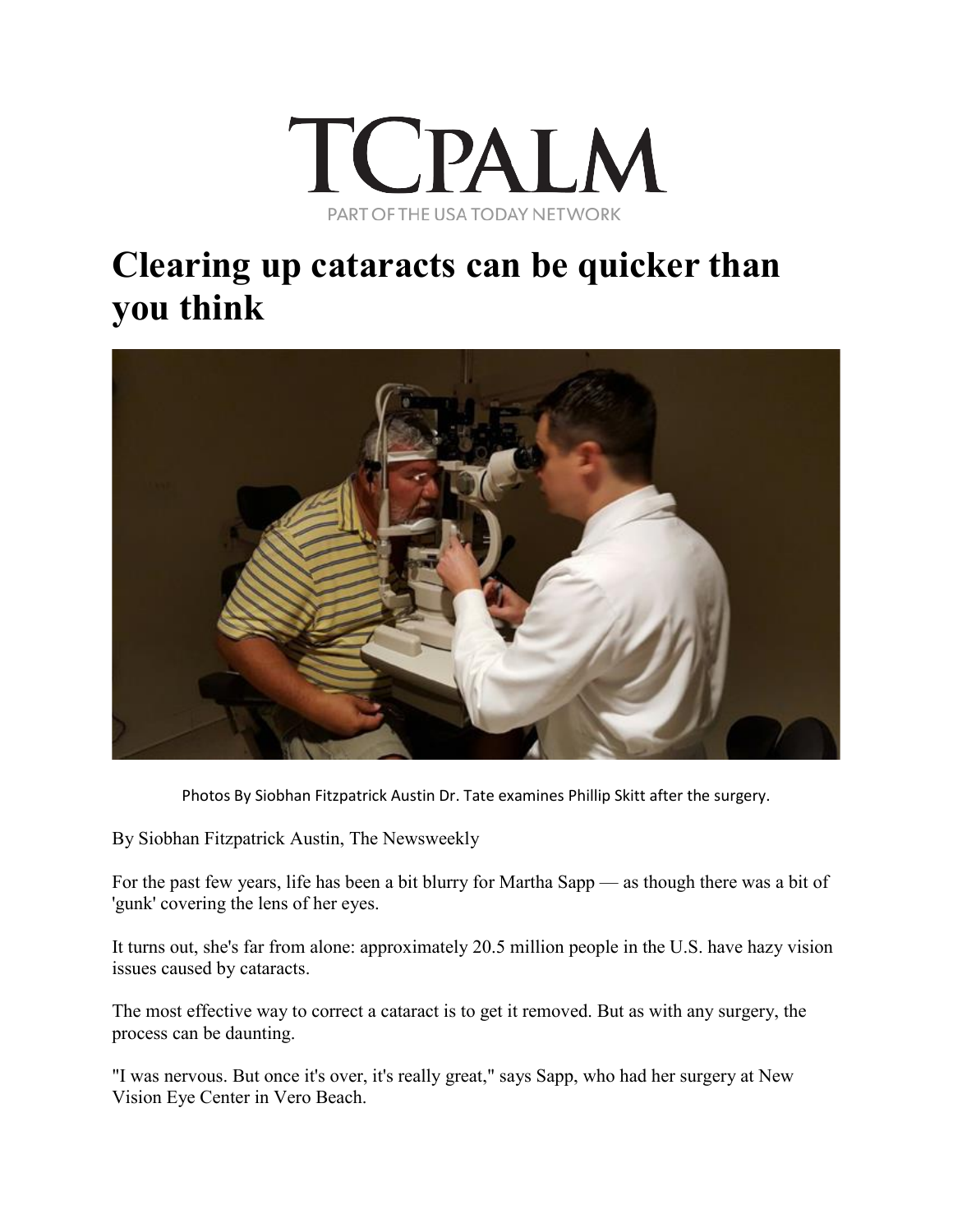Phillip Skitt, another cataract patient at New Vision Eye Center, was also apprehensive.

"I was a bit anxious," he says.

"During routine cataract surgery, the patient is given sedation so they don't feel nervous during the procedure. Many people are able to sleep through it," says Skitt's and Sapp's surgeon Stephen M. Tate, an ophthalmologist at New Vision Eye Center.

Both Sapp and Skitt had immediate follow-up appointments with Tate.

"We see patients the day after surgery and approximately 10 days after that to ensure the eye is healing as expected," said Tate.

Even though Tate tells his patients that the procedure does not take long, both Sapp and Skitt were still surprised at its brevity.

Time varies

Actual surgery time will vary, based on a large number of variables. But a typical procedure takes only 5 to 10 minutes. This is significantly less time than it took just ten years ago.

"The time required to do the procedure has steadily decreased over the years, as surgical technology and techniques have steadily advanced," says Tate. "What used to be a very long procedure with variable outcomes has now become one of the safest and most common surgeries performed in the United States."

For traditional cataract surgery, a scope and special micro instruments are used to remove the cloudy lens — which is what a cataract is — using an opening just slightly more than 2 millimeters in size.

Once the cataract is removed, a special foldable lens is inserted through the same micro-opening. Special medicine is then placed in the eye, eliminating the need for patients to maintain a post-op regimen of eye drops.

But many patients have additional vision impairments, including problems with the retina or optic nerves. Fortunately, cataract surgery at New Vision Eye Center can be customized to correct other issues, at the same time.

Tate and the other doctors at New Vision Eye Center are also able to address ophthalmologic diseases, such as glaucoma, during cataract surgery. For instance, special micro-drainage devices can be inserted.

Thrilled

One patient who underwent this procedure, Nancy Silvestri, is thrilled with the outcome.